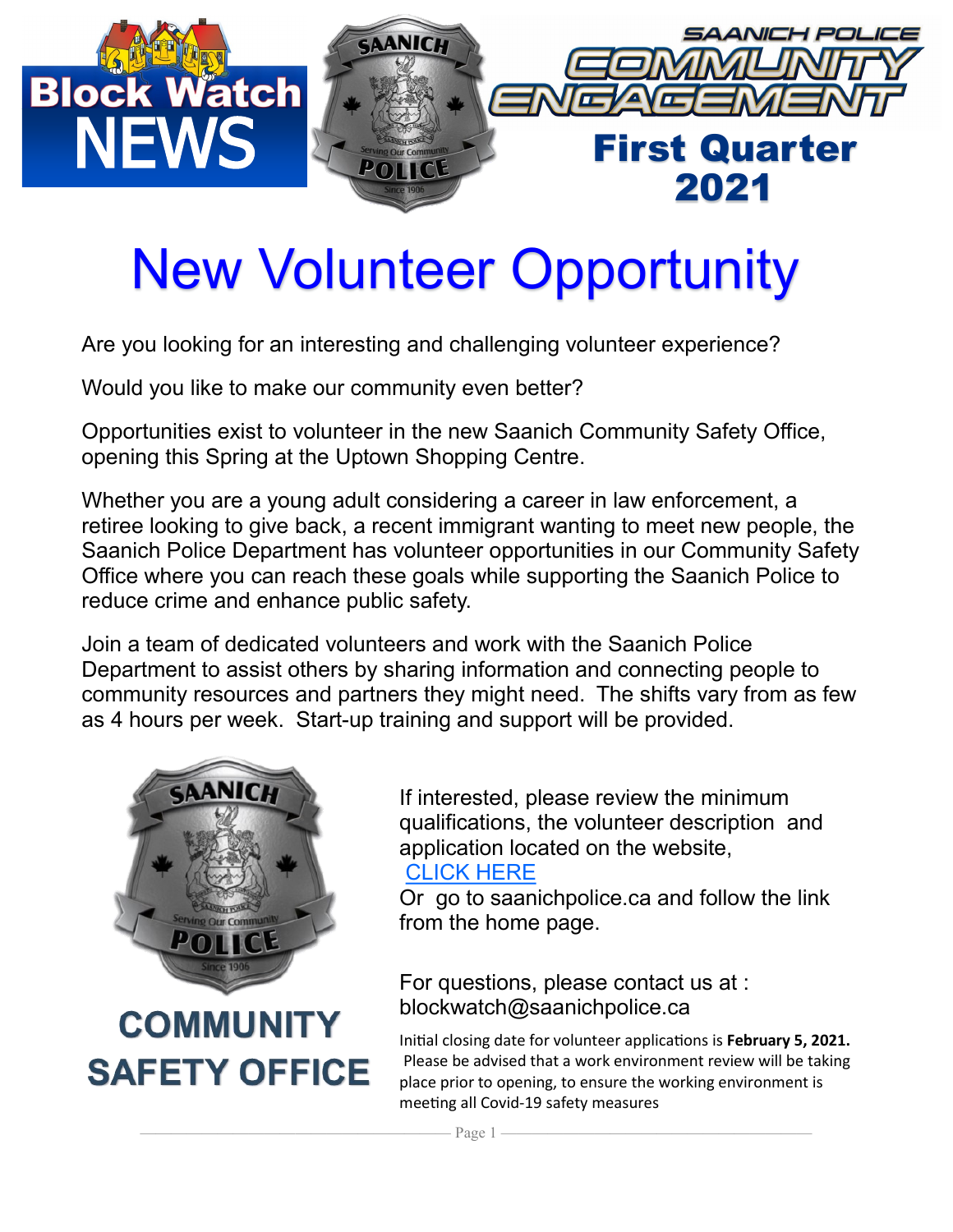# COVID Crime Prevention



Unfortunately, when there is a time of uncertainty or crisis, there are those who will step in to take advantage of it. COVID has been no different.

While we don't have some of these specific crimes in Saanich or even on the Island, it's good to be aware of them, know what to look for and take steps to ensure that we're still

protected and safe. Scams and fraud are happening on a regular basis and these are the cornerstone of these particular crimes.

Protecting ourselves and our community is not a part time job, and even in dealing with a pandemic, we find ourselves having to keep an eye out for those criminals who will exploit a gap in our attention.

While some types of crime have gone down, others have gone up, but there are ways you can protect yourself. First it's good to know what's going on.

There are currently three main types of crime occurring, most involve fraud.

Cybercrime: With many more people staying at home and especially working from home, there is a heightened risk of security breaches, hacking, and fraud. There are even fraudulent web sites and apps posing as coronavirus trackers which are in fact phishing attacks or scams. Authorities also report phone fraud where criminals call victims pretending to be clinic or hospital officials, who claim that a relative of the victim has fallen sick with the virus and request payments for medical treatment. Do not send any payments to anyone you do not know and verify all the information you receive through phone or online. Follow the Crime Prevention advice following this article to make sure you are protected.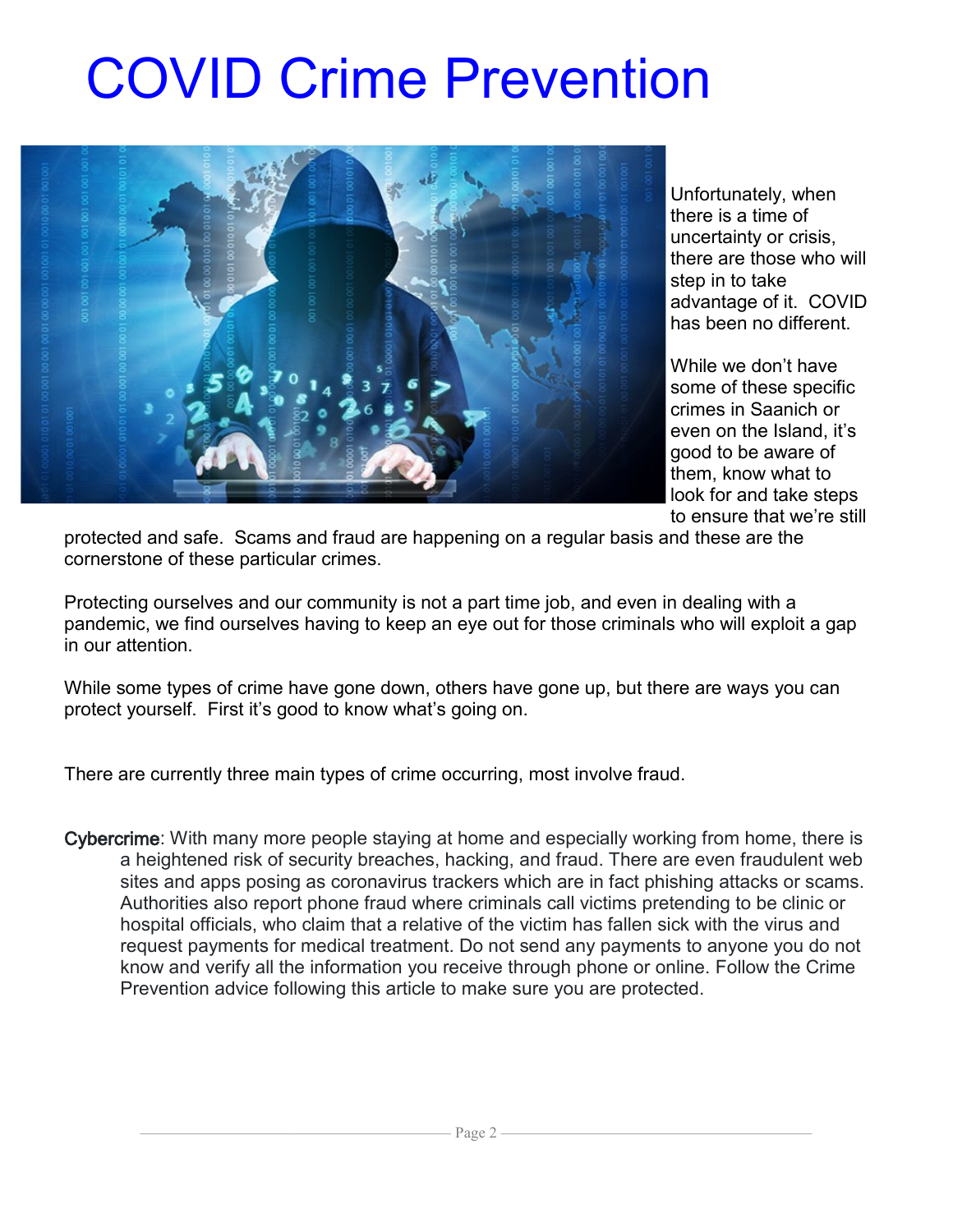# COVID Crime Prevention

Fake cures and medicine: There is no known cure for COVID-19 at the moment. Several vaccines are being distributed, but only by health authorities. Do not buy anything sold as any type of medicine or remedy against coronavirus as it is fake. There are reports of thousands of seized counterfeit pharmaceuticals and medical devices seized as well as thousands of web sites taken down.



Organized property crime: It has been reported in some countries that perpetrators gain access to private homes by impersonating medical staff providing information material or hygiene products or conducting a "Corona or COVID test" with the intention of theft and robbery. Remain vigilant and do not let anyone you do not know in. Thankfully this is not and has not occurred on Vancouver Island.

Along with all the regular scams that are out there, these COVID specific ones are good to know, because once you know what they are, you can avoid them. Locking down your computer and online presence is a great way to start, please see the following page for some tips on how and what to do.

If you have been a victim of fraud or a scam, don't be ashamed. This happens to millions of people every day around the world. Report it, and learn from it. If an older adult in your life has been a victim of a scam, be supportive and sensitive. They are doing their best to adapt to an online world that can move very quickly and without a lot of instruction. Educate everyone in your life about scams and social media fraud. As people change their way of communicating, the scammers are also adapting.

#### **INCREASING<br>SCAMS AMID HE COVID-19 PANDEMIC**



———————————————————— Page 3 ————————————————————